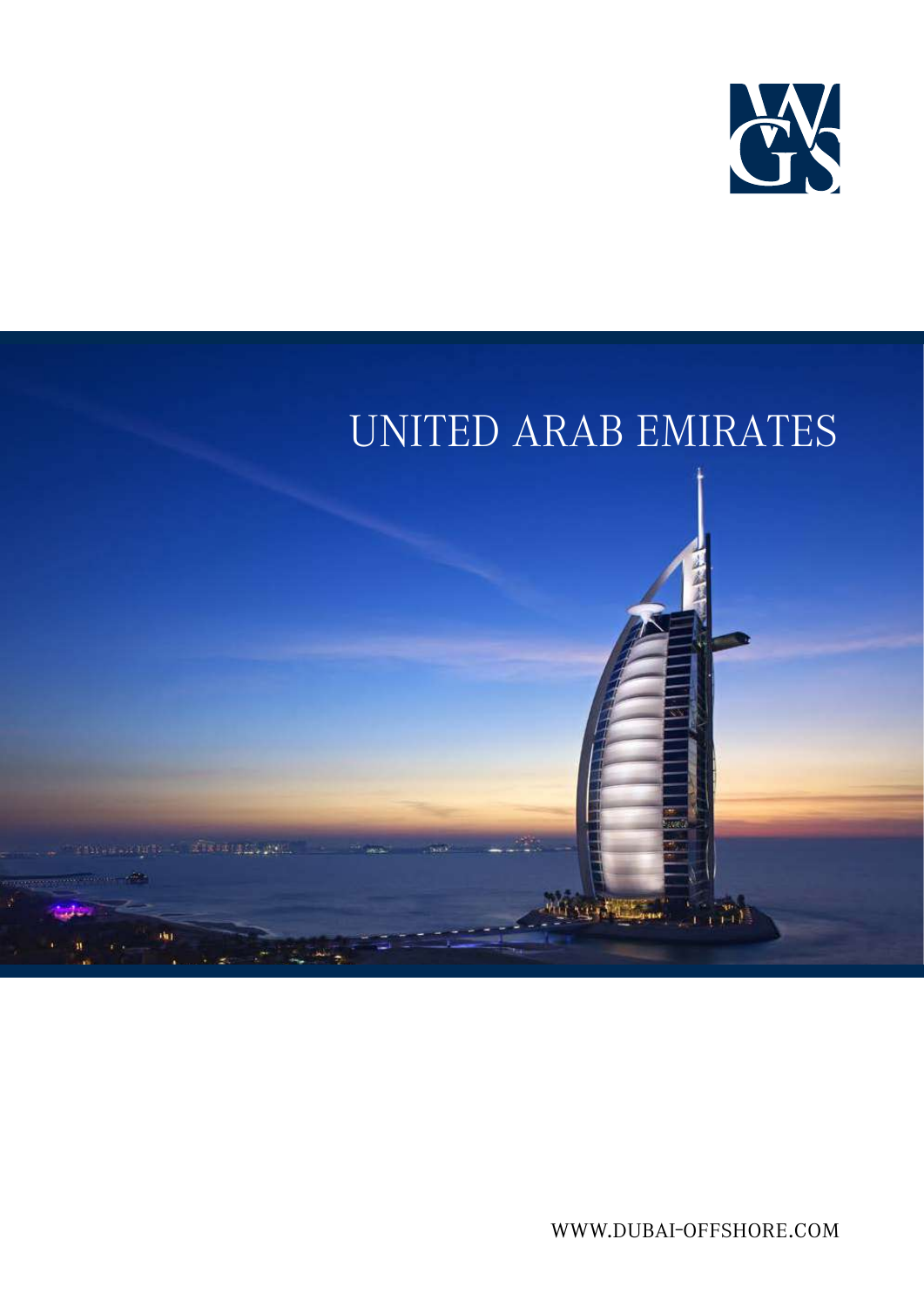# SUMMARY

| The United Arab Emirates           | 5  |
|------------------------------------|----|
| <b>UAE Offshore Companies</b>      | 7  |
| <b>RAK Offshore Companies</b>      | 9  |
| UAE Free Trade Zone Companies      | 11 |
| <b>RAK Free Trade Zone</b>         | 13 |
| <b>Tax Optimization Strategies</b> | 15 |
| Contact                            | 16 |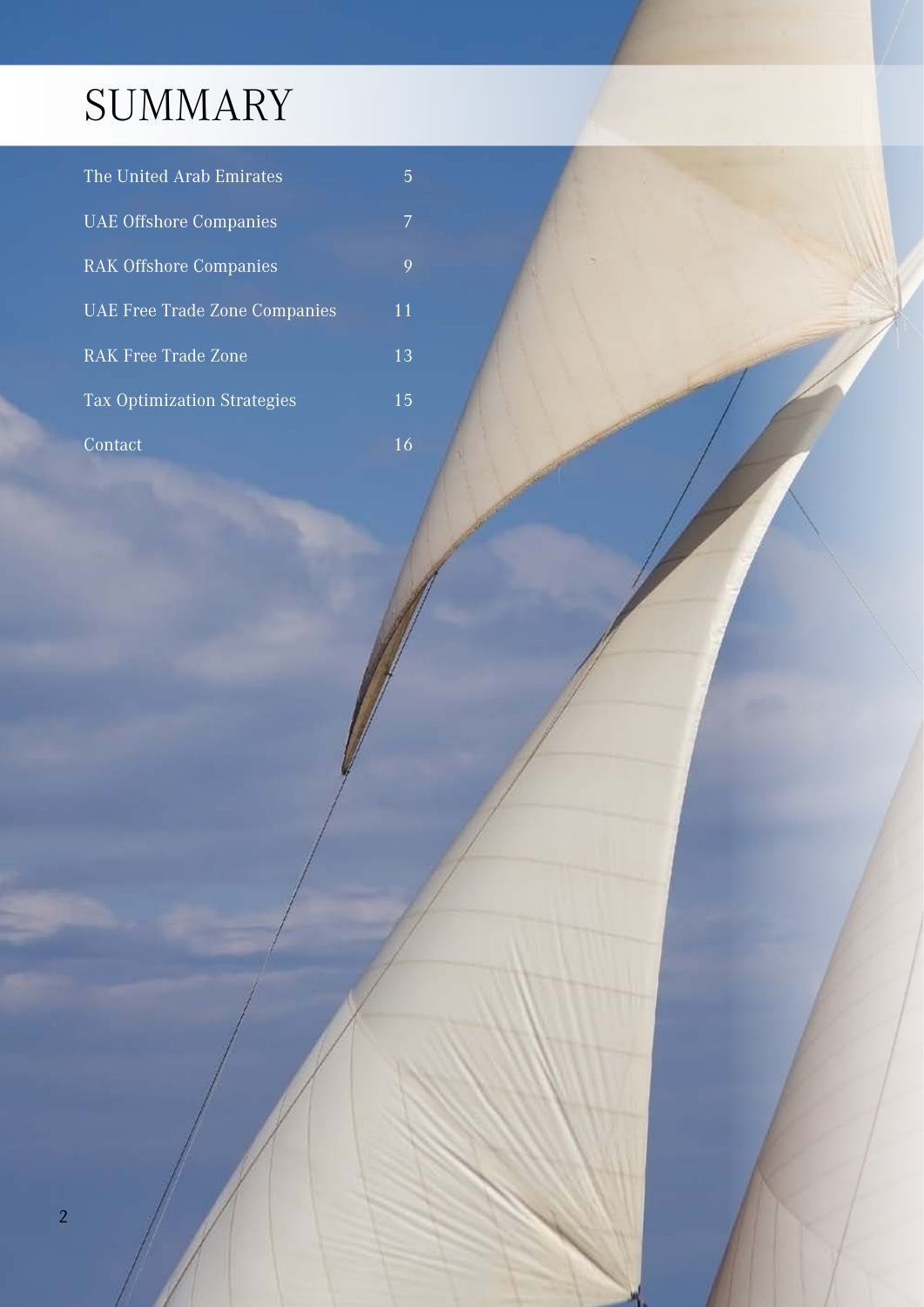### INTRODUCTION

**GWS understands the reasonable wish of every entrepreneur to discover and realize an optimal and cost-effective corporate structure, in order to take advantage of the given international economic, legal and fiscal opportunities in a globalized world.**

The United Arab Emirates enjoys an outstanding reputation as an international hub of multinational corporations and entrepreneurs, and as an excellent financial center worldwide. The success story of the UAE is still young. But by a far-sighted, forward-looking policy, the UAE was able to create the perfect environment for entrepreneurs and win over numerous investors with attractive incentives. So, it comes as no surprise that all of the 25 largest investment companies also have offices in the Emirates.

In this brochure, we would like to present to you various structures in the United Arab Emirates for your business activities. We advise you objectively, confidentially and independently, focusing our work on only one thing: your business success.

Through our work, we set international standards and create precisely the professional and confidential environment needed for your successful business.

With this brochure, we would like to provide you with comprehensive assistance as well as all the necessary information to make the right decisions for your successful company formation in the UAE.

#### **Welcome to the Emirates!**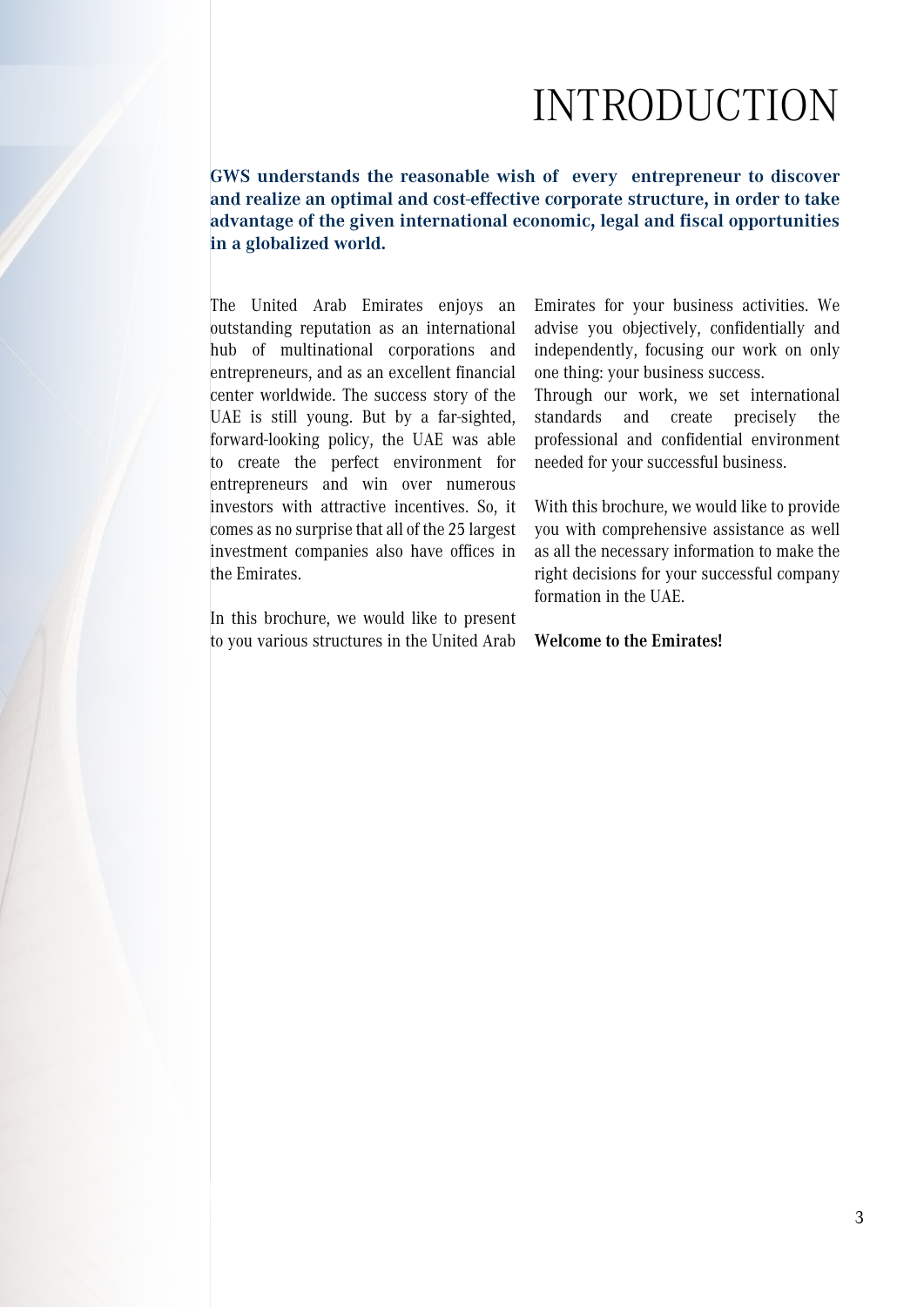# START YOUR BUSINESS IN THE EMIRATES

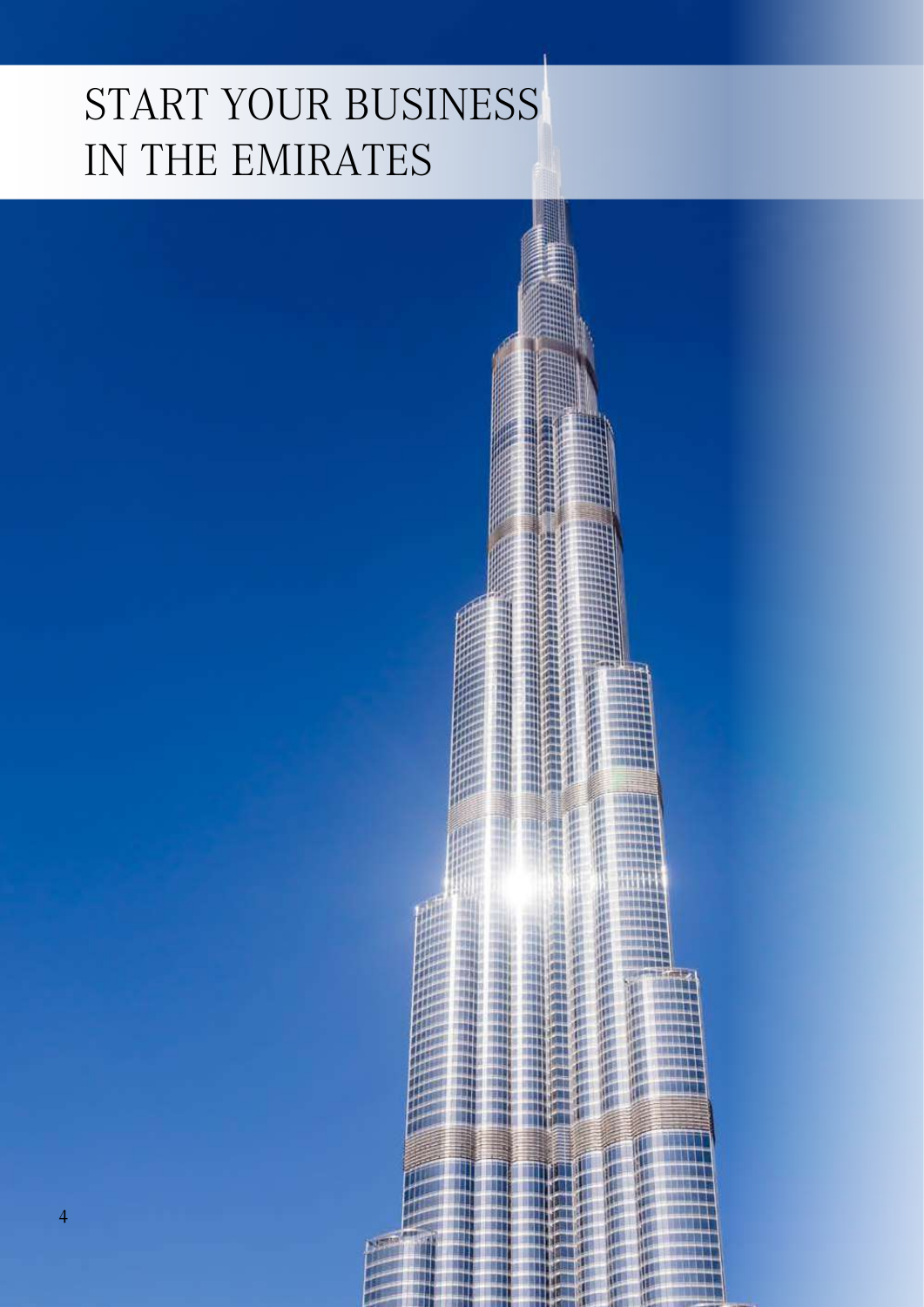# ABOUT THE UNITED ARAB EMIRATES



| <b>Population</b> | 9.2 million                                                                                                                       |
|-------------------|-----------------------------------------------------------------------------------------------------------------------------------|
| Capital           | Abu Dhabi                                                                                                                         |
| Government        | <b>Absolute Monarchy</b>                                                                                                          |
| <b>Currency</b>   | UAE Dirham (AED)                                                                                                                  |
| <b>Economy</b>    | Real estate, tourism, manufacturing and high-tech industry,                                                                       |
| <b>Emirates</b>   | internet business, insurance and banking<br>Dubai, Abu Dhabi, Ras al Khaimah (RAK), Ajman, Fujairah,<br>Sharjah and Umm al-Quwain |
|                   |                                                                                                                                   |

#### **Taxes**

The United Arab Emirates does not impose any corporate, personal, sales, inheritance or wealth taxes. Taxes are levied only on petrol and gas extracting industries and banks.

### **Company Types**

#### **1. Offshore Company**

The legislation that allows foreign investors to set up offshore companies in the United Arab Emirates was passed in 2003. With this type of company, all business activities must be conducted outside the Emirates. However, an offshore company may open bank accounts and hold real estate and intellectual property.

#### **2. Onshore Company**

Foreign companies may create "onshore" companies in the Emirates. However, the majority share (>50%), must be held by a local partner. The foreign company will keep only a minority share.

#### **3. Free Trade Zone Company**

A free trade zone company is a convenient alternative to the onshore company.

This type of company allows foreign entrepreneurs to keep the entire share capital (100% foreign ownership). The Emirates guarantees a tax exemption for the next 50 years, which remains valid, even if the UAE should introduce corporate taxes in the meantime.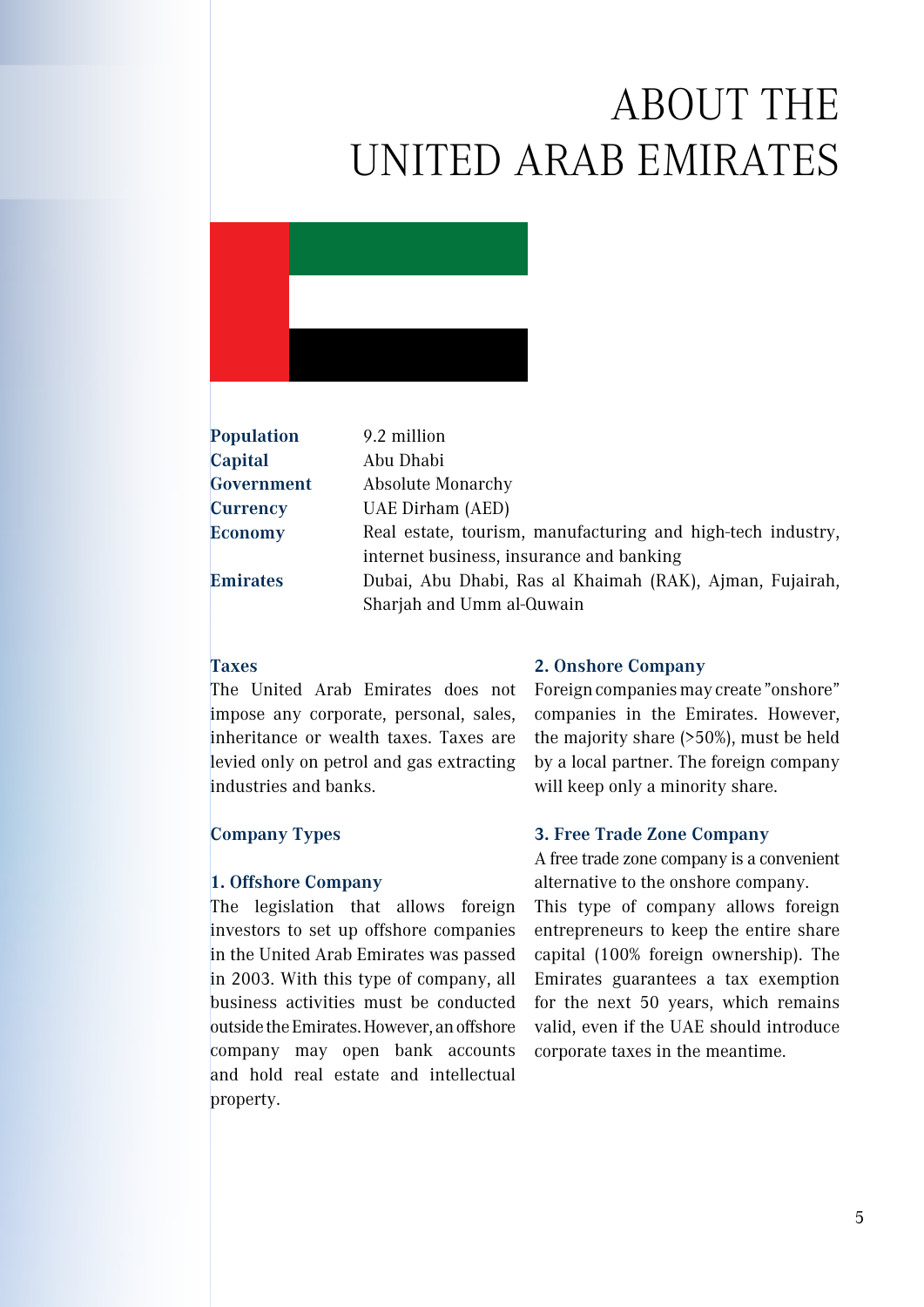# IDENTIFY NOTES THE ENDLESS OPPORTUNITIES

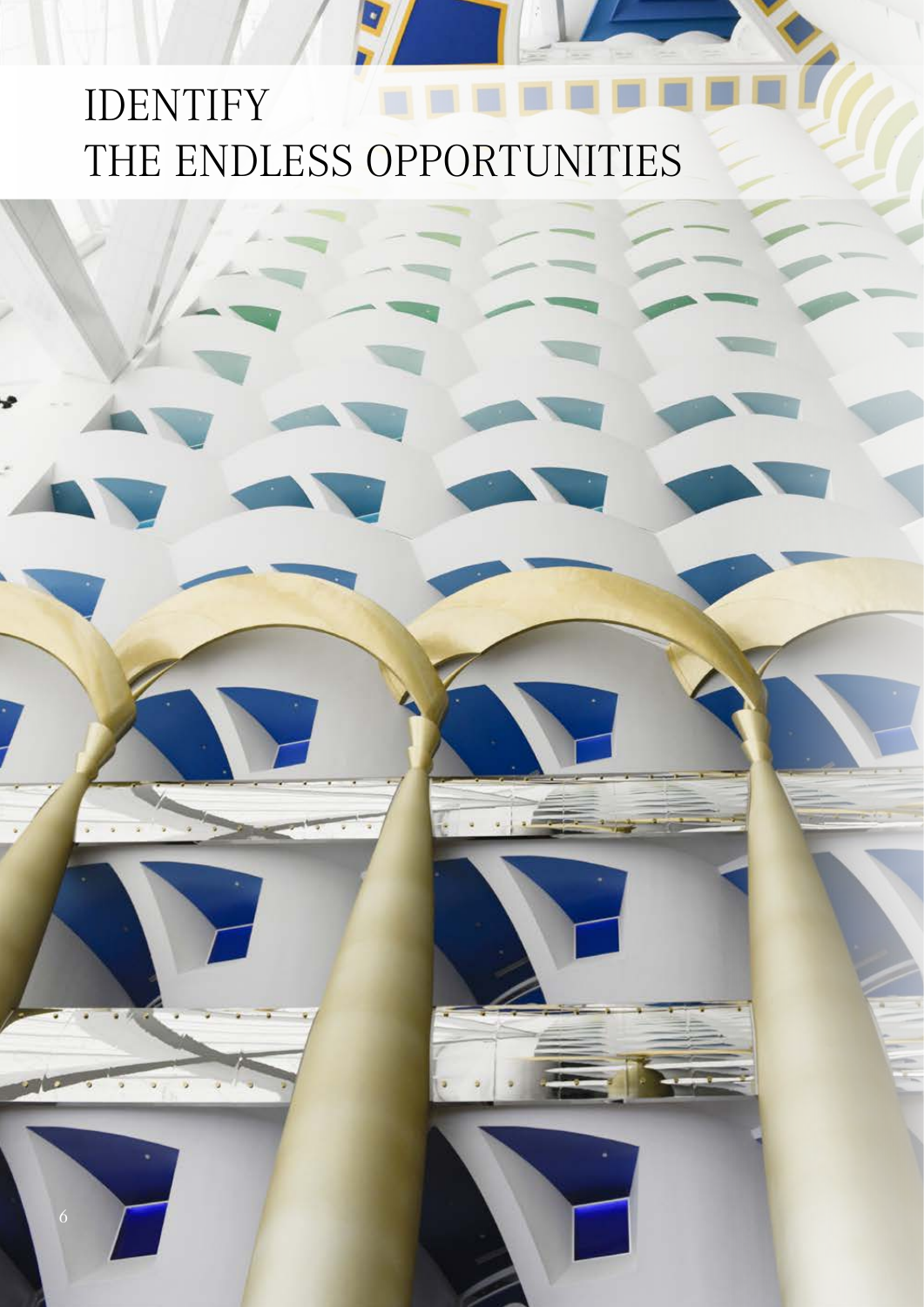## UAE OFFSHORE COMPANY

**In the UAE, corporate taxes are only levied on oil and gas transactions and transactions of foreign bank branches. The main advantage of a UAE offshore company is the country's excellent reputation, which facilitates access to international, well-capitalized banks.**

| Corporate tax   | $0\%$ |
|-----------------|-------|
| Income tax      | $0\%$ |
| Sales tax       | $0\%$ |
| Inheritance tax | $0\%$ |
| Wealth tax      | $0\%$ |

### **Your Benefits:**

The benefits of an offshore company in the Emirates are obvious: there are neither corporate nor personal taxes; there are also no sales, inheritance or wealth taxes. This combination of tax relief and first-class reputation makes the UAE one of the most attractive offshore locations worldwide.

Unlike some other tax havens, offshore companies in the UAE enjoy an excellent reputation internationally, and are valued business partners in international business, as well as for banks and financial service providers worldwide. The UAE is generally not regarded as a tax haven, as the tax exemption applies for both onshore and offshore companies. An offshore company in the United Arab Emirates facilitates access to a business account in international, well-capitalized and solid banks, operating in a stable economic environment. The UAE has first-class international banks with excellent services and strict privacy policies.

- UAE is a 'real' country with a 'real' economy
- UAE is not a dependent or 'overseas' territory of another country and is white-listed
- UAE has double taxation avoidance agreements (DTAAs) with numerous countries, currently more than 75.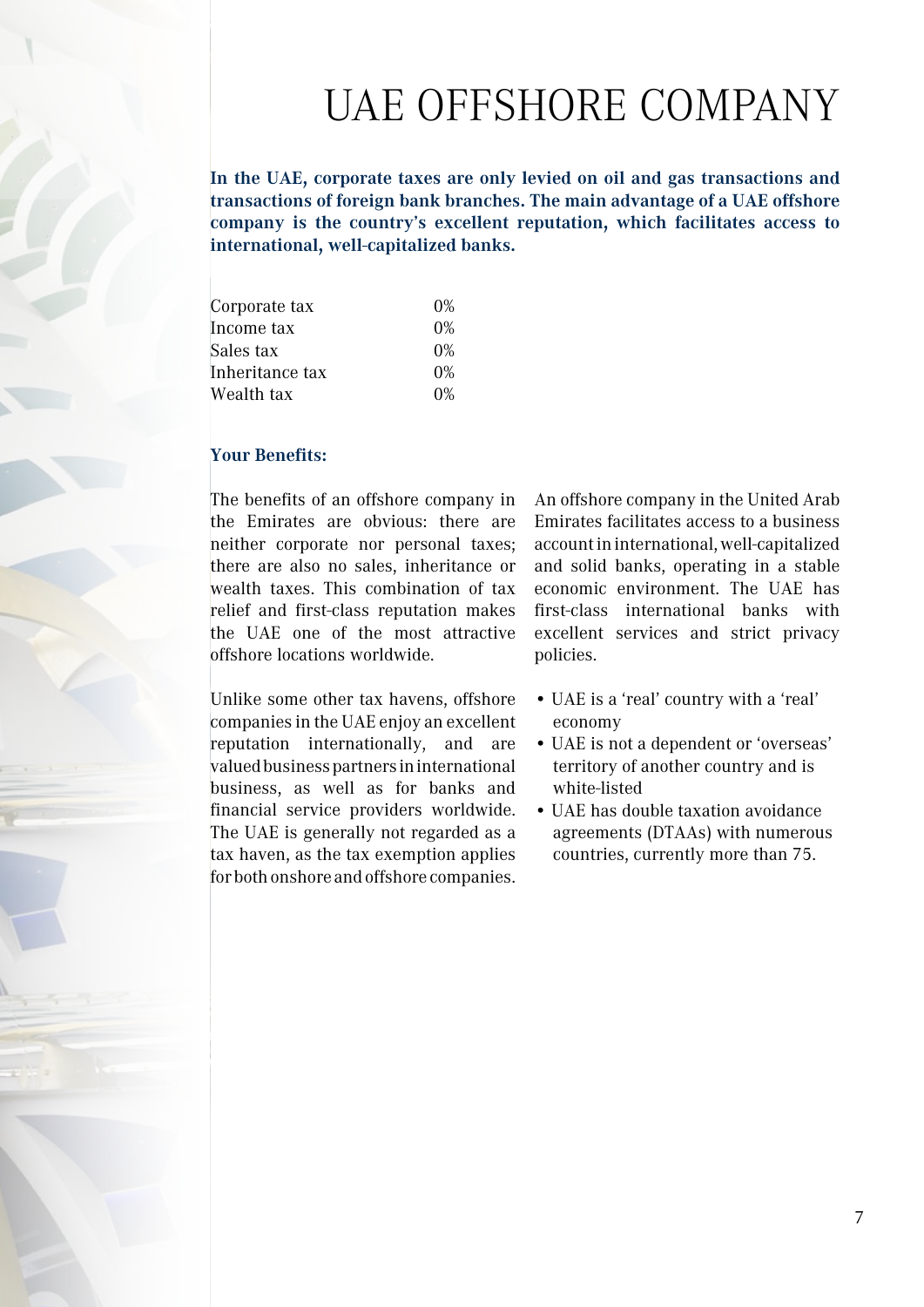# THE WAY TO YOUR BUSINESS SUCCESS

8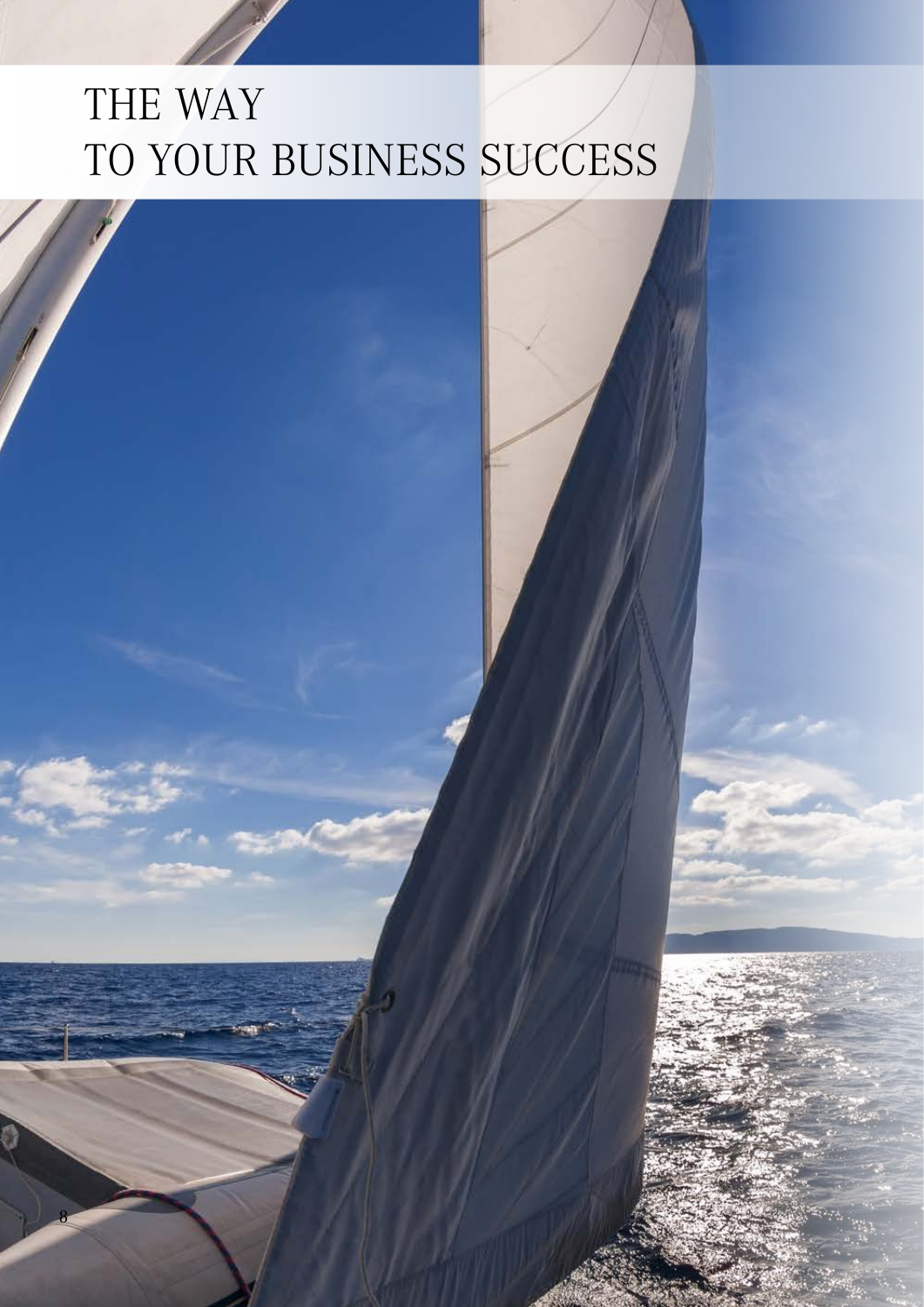## RAK OFFSHORE COMPANY

**The RAK Investment Authority (RAKIA) launched the concept of the International Business Company in January 2007; this type of enterprise has since become one of the most popular offshore company types worldwide. About 20,000 offshore companies are registered in RAK. RAK offshore companies are exempt from corporate and income taxes and are ideal for internationally active companies.**

RAK is an ideal choice for an offshore company, as 100 percent foreign ownership is allowed and thus no local partner is necessary. The fact that an offshore company is not required to keep accounts is also a great advantage.

#### **Why Ras Al Khaimah?**

Ras Al Khaimah is one of the most attractive offshore locations within the United Arab Emirates, since the establishment fees are significantly lower than in other Emirates, while offering the same benefits and advantages: full exemption from taxes.

While the offshore location, Jebel Ali (Dubai), for example, requires at least two shareholders and their physical presence for the company establishment in Dubai, the RAK offshore company\* requires only one shareholder, and can be founded without his personal presence.

### **Highlights of a RAK Offshore Company**

- 100% foreign ownership allowed
- Exempt from all corporate and income taxes
- No restrictions on foreign currencies
- No local office required; no employees and therefore no associated costs
- A RAK offshore company allows investments in real estate, trademarks and rights, or owning real estate
- A RAK offshore company can be used as a holding company

\*RAK Offshore companies are prohibited from carrying out activities in the UAE.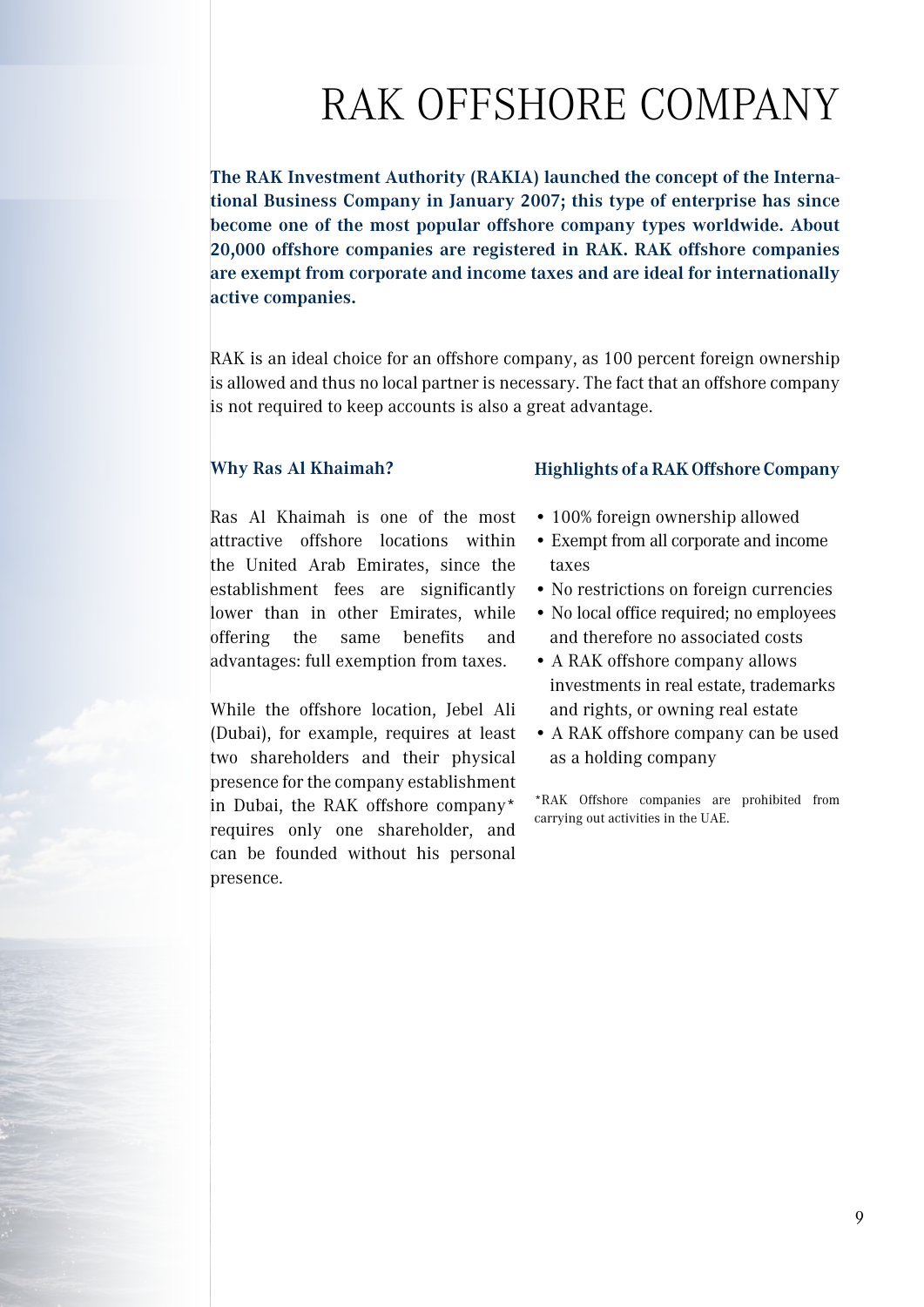# FULL TAX EXEMPTION, EXCELLENT REPUTATION

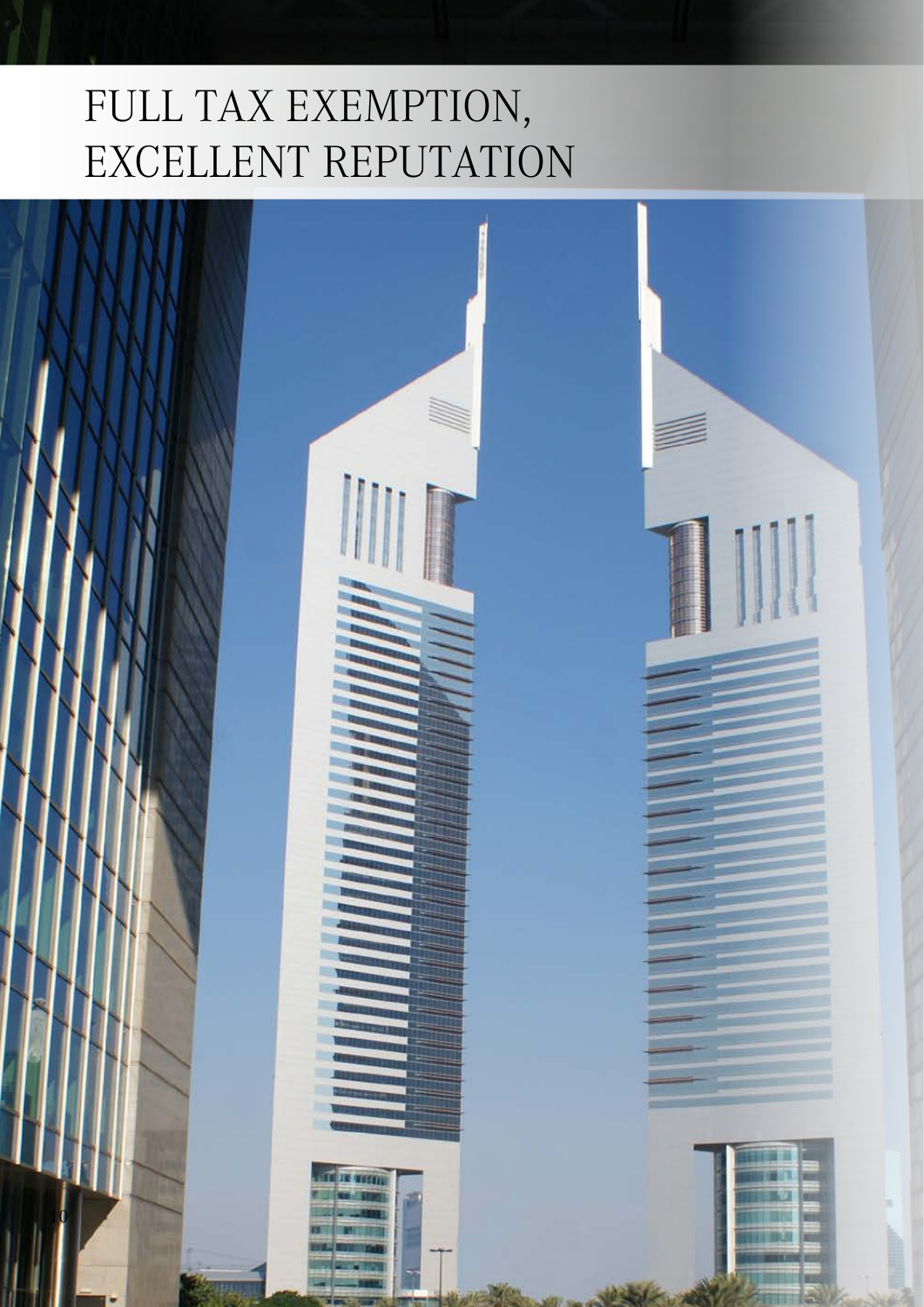## UAE FREE TRADE ZONE

**Besides the offshore companies, the United Arab Emirates also offers the possibility to establish a company in one of the numerous free trade zones. The free trade zones guarantee full tax exemption for up to 50 years for investors and company founders.** 

The Jebel Ali free zone in Dubai is one of the most renowned free trade zones; it was created in 1985 to attract investors and to create a barrier-free, tax-exempt business environment.

About 30 kilometers away from Dubai International airport, Jebel Ali has the world's largest man-made port facility. Over 3,000 companies from over 60 countries have already settled in this zone.

### **Selecting a Suitable Free Trade Zone**

Selecting a suitable free trade zone for your own business purpose depends, in part, on the particular business activity (trade, industry or service sector), as well as the required infrastructure (proximity to an airport, port, sufficient storage space, etc.). We are convinced that the Ras Al Khaimah (RAK) free trade zone offers significant advantages, especially in terms of establishment costs.

### **Classic Benefits of Free Trade Zones in the UAE are:**

- •100% ownership for the investor
- 100% tax privilege (for corporate) profits, import/export, personal income)
- •100% of capital and profits can be exported
- •State-of-the-art infrastructure
- No restriction on foreign exchange
- •Branches of post offices, banks, restaurants and small supermarkets are all located within the free trade zone
- •Residence permit for managers and employees

#### **Double taxation agreements**

A subsidiary or a company within a free trade zone (for example, the RAK free trade zone) can benefit from the numerous double taxation treaties of the United Arab Emirates.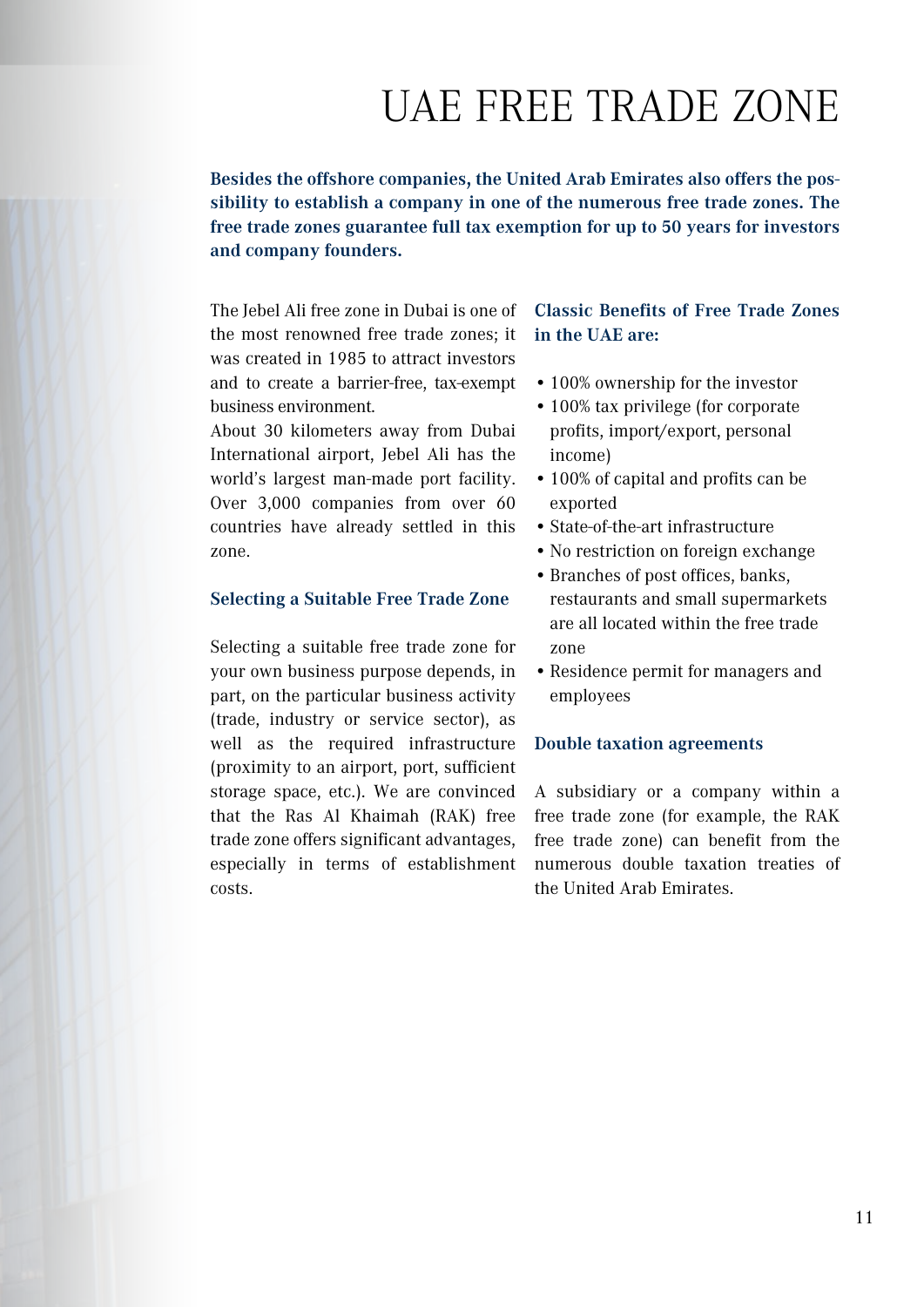# START YOUR FREE TRADE ZONE COMPANY

Ougher

 $\mathbf{I}$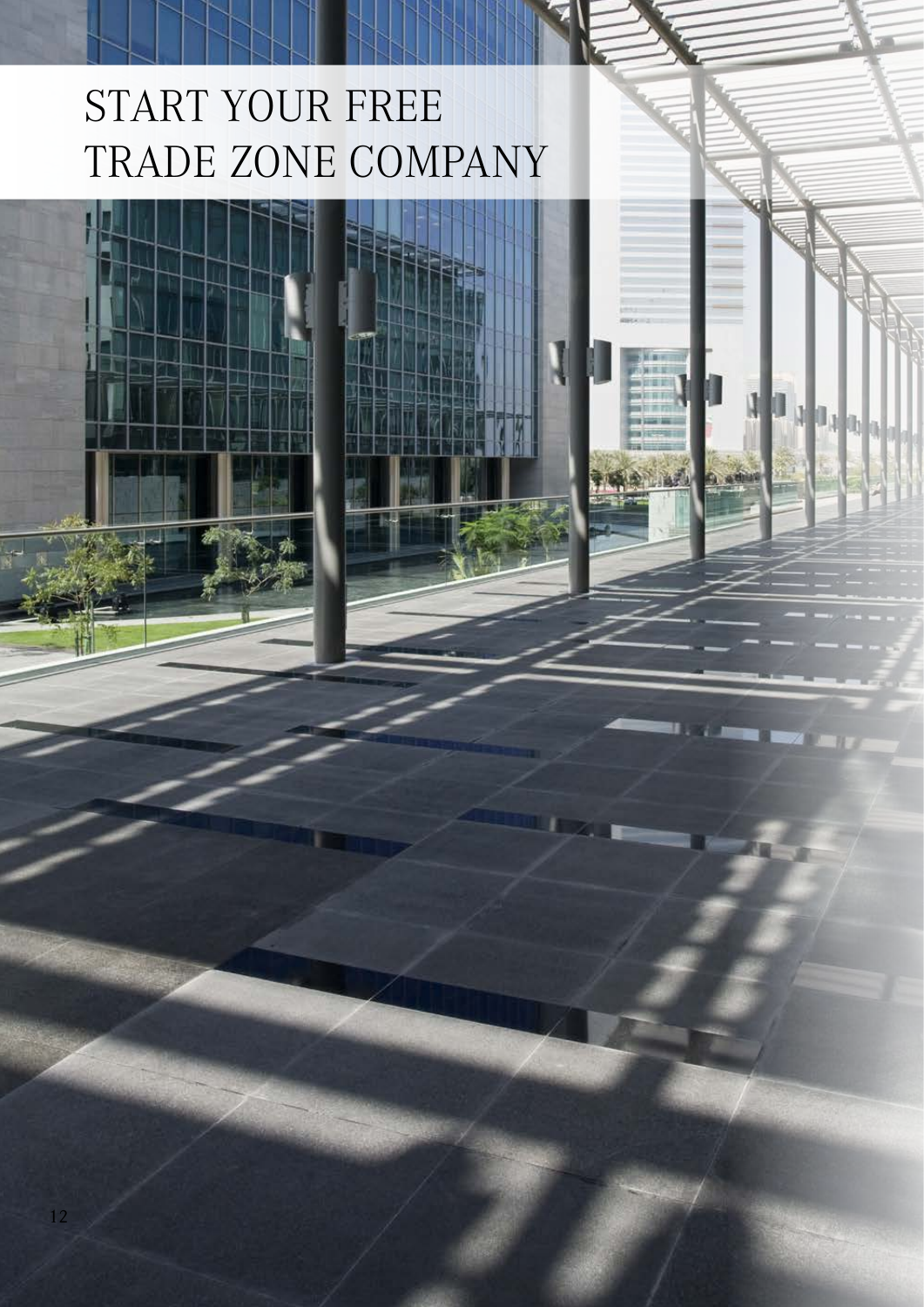## RAK FREE TRADE ZONE

**In order to encourage investments, the UAE looked back to a success story with free trade zones. As early as 1985, the first free trade zone (Jebel Ali) was established. This success story was continued in Ras Al Khaimah (RAK), one of the fastest growing Emirates.**

Company formations in RAK are subject to the supervision of the RAK Investment Authority (RAKIA). RAKIA registers the companies within the free trade zone, through their own registered and licensed agents, which GWS Middle East FZE is part of. Additionally, the authority provides real estate and business centers in the free trade zone.

The RAK free trade zone authority was established in the year 2000, under the patronage of His Highness Sheikh Faisal Bis Saqr Al Qasimi. It has since become one of the fastest growing free trade zones in the region, with over 7,000 registered companies from 106 countries.

### **Company Types**

- •Branch office (headquarters of the company may be in the UAE or abroad)
- Free Zone Establishment = FZE (1 shareholder)
- •Free Zone Company = FZCO
- (2 shareholders minimum)

| ╯┖                              |                                                                                                                 |                                                   |
|---------------------------------|-----------------------------------------------------------------------------------------------------------------|---------------------------------------------------|
| License                         | <b>Activities Covered by the License</b>                                                                        | <b>Number of Allowed Activities</b>               |
| Commercial                      | Import, export, distribution or<br>warehousing of goods                                                         | 2 different activities or 7 similar<br>activities |
| General<br>Trading              | Import, export, distribution or<br>warehousing of goods                                                         | Different activities                              |
| Consultancy/<br><b>Services</b> | Any type of management, marketing,<br>academic, real estate, logistics or<br>industrial consulting              | 2 different consulting activities                 |
| Industrial                      | Import of raw materials, manufacturing,<br>processing, assembling, packaging and<br>export of finished products | 1 product line                                    |

### **Types of Business License**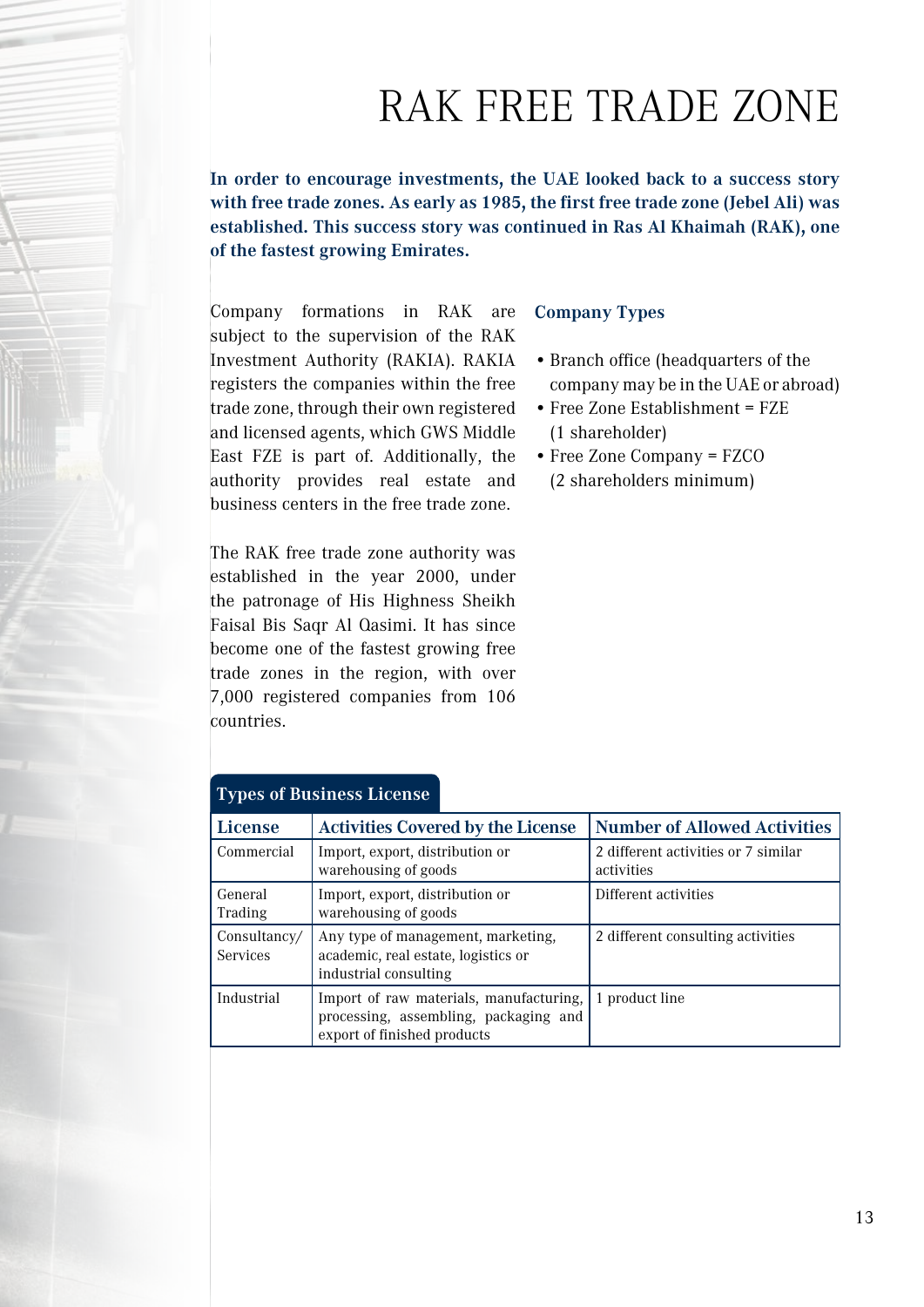## YOUR FREE TRADE ZONE SUCCESS

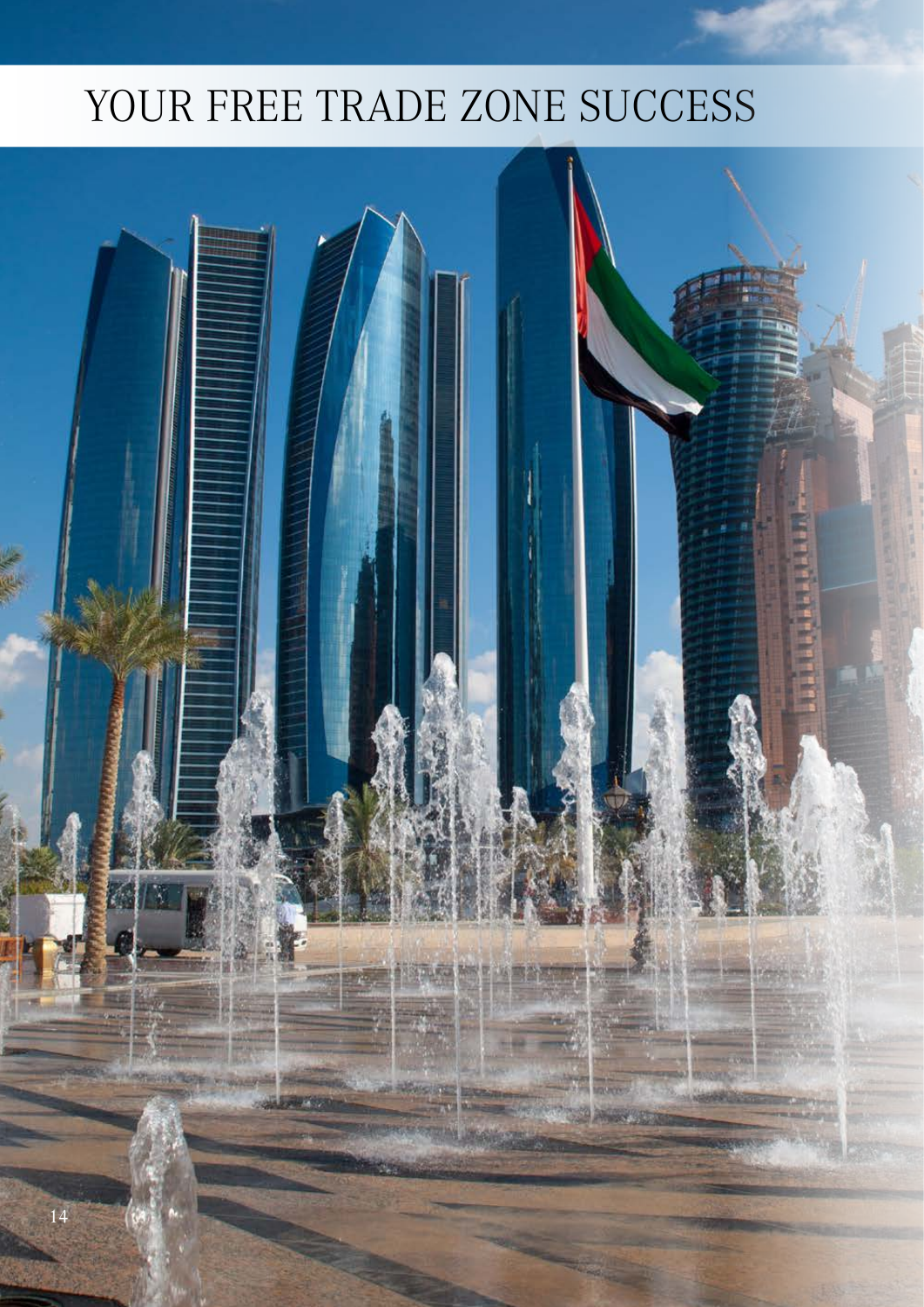### TAX OPTIMIZATION STRATEGIES

### **Strategy One: Establish a free zone entity**

The free zones allow companies to have a UAE entity that is 100 percent foreign owned and yet take advantage of:

- •low formation and annual costs
- visa sponsorships
- •a range of options for physical presence, from flexi desks (virtual desks) to complete buildings and industrial developments
- no taxes
- no exchange controls
- •access to the UAE double tax treaty network
- an individual acts as the "Manager" and is required to be nominated for each company

### **Strategy Two: Combine a free zone entity with an IBC**

Owning a free zone entity, or creating a free zone branch of the IBC, provides the following benefits:

- •confidentiality of ownership and operations
- physical presence or management. as required by some treaties for treaty protection
- restricted custodian and nominee shareholdings
- the ability to have investments in the UAE and yet not carry on business
- •choice of any law common law, civil law, etc
- no local meetings, audits, or local presence requirements, migration in and out of the jurisdiction
- •OECD white list jurisdiction

### **Strategy Three: Global head office company/IP holding company**

In the majority of the UAE double tax treaties which have look-through limitation provisions, the use of the UAE as the head office of a company to minimize global taxes is a vastly underestimated and under-utilized strategy.

The relocation of the head office of the known US company, Halliburton, to Dubai, is one example of this strategy. The choice of law for IBCs provides for the head office company to own patents, IP trademarks, confidential knowhow and copyright, under the laws of any jurisdiction, and to license this technology to a free zone entity or to other countries worldwide.

The treaty network will reduce withholding taxes, impose no taxes in the UAE and allow for peace of mind, in terms of legal enforceability, licensing, securities and charges outside the domain of the local UAE or DIFC laws, which may be a concern when otherwise considering the UAE as a base to hold and develop IP.

### **Strategy Four:**

### **Residence and domicile for directors and senior staff**

Whilst domicile in the UAE may not be possible, depending on the laws of the home country, certainly with a renewable residence visa that is issued to persons or associates of a free zone entity, individuals may reduce or eliminate home country taxation. In many cases, following the OECD model, the treaties provide for director's fees, paid to a nondomiciled director of a UAE entity, to be exempt from tax in the home country.